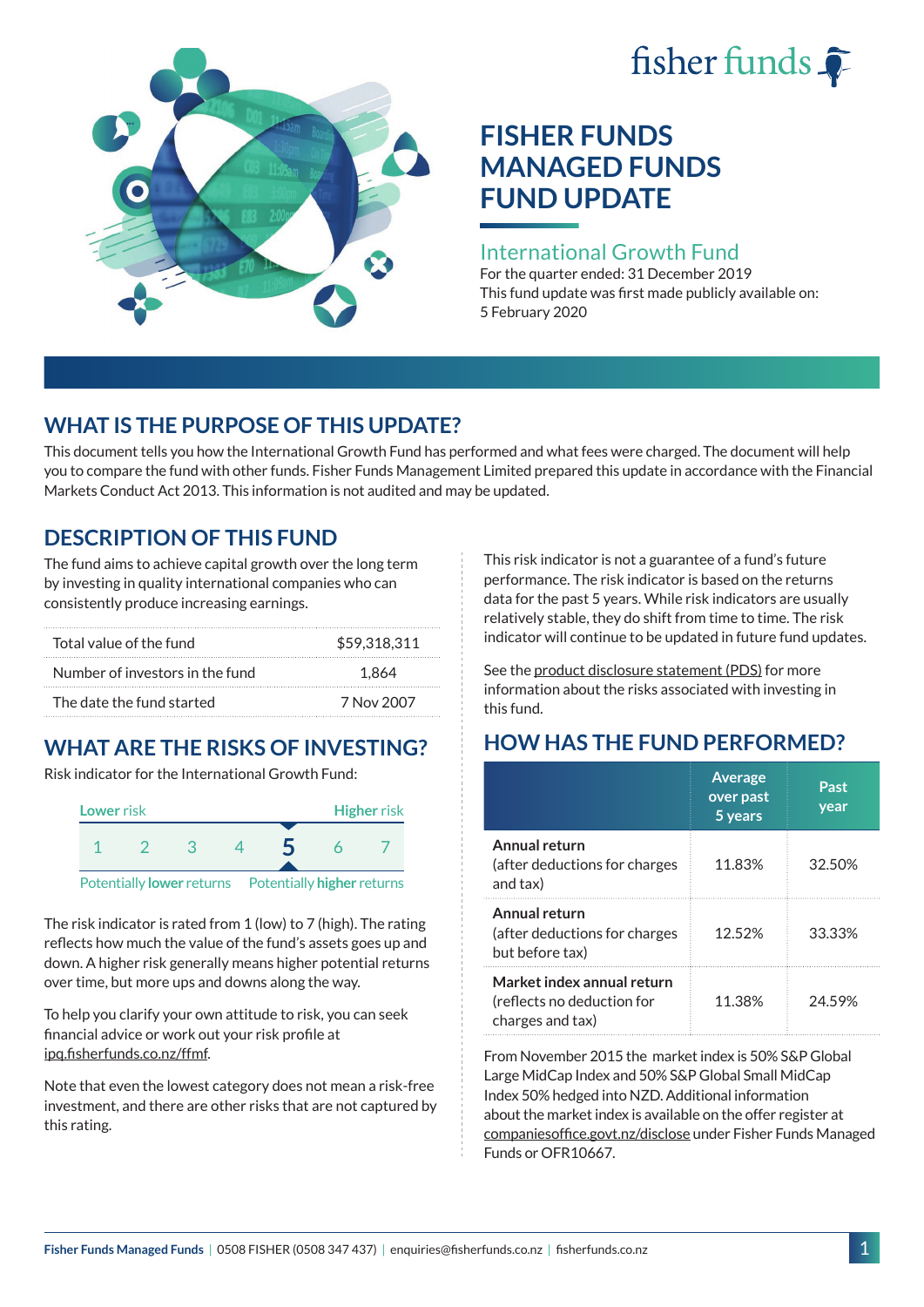# **ANNUAL RETURN GRAPH**



This shows the return after fund charges and tax for each of the last 10 years ending 31 March. The last bar shows the average annual return for the last 10 years, up to 31 December 2019.

**Important:** This does not tell you how the fund will perform in the future.

Returns in this update are after tax at the highest prescribed investor rate (PIR) of tax for an individual New Zealand resident. Your tax may be lower. The market index return reflects no deduction for charges and tax.

### **WHAT FEES ARE INVESTORS CHARGED?**

Investors in the International Growth Fund are charged fund charges that include GST. In the year to 31 March 2019 these were:

|                                                | % of net asset value |
|------------------------------------------------|----------------------|
| <b>Total fund charges</b>                      | 2.30%                |
| Which are made up of:                          |                      |
| Total management and<br>administration charges | 1.44%                |
| Inding:                                        |                      |
| Manager's basic fee                            | 1.27%                |
| Other management and<br>administration charges | 0.17%                |
| Total performance-based fees <sup>1</sup>      | 0.86%                |

Small differences in fees and charges can have a big impact on your investment over the long term.

## **EXAMPLE OF HOW THIS APPLIES TO AN INVESTOR**

Katie had \$10,000 in the fund at the start of the year and did not make any further contributions. At the end of the year, Katie received a return after fund charges were deducted of \$3,250 (that is 32.50% of her initial \$10,000). Katie did not pay other charges. This gives Katie a total return after tax of \$3,250 for the year.

# **WHAT DOES THE FUND INVEST IN?**

#### **Actual investment mix**

This shows the types of assets that the fund invests in.



#### **Target investment mix**

This shows the mix of assets that the fund generally intends to invest in.